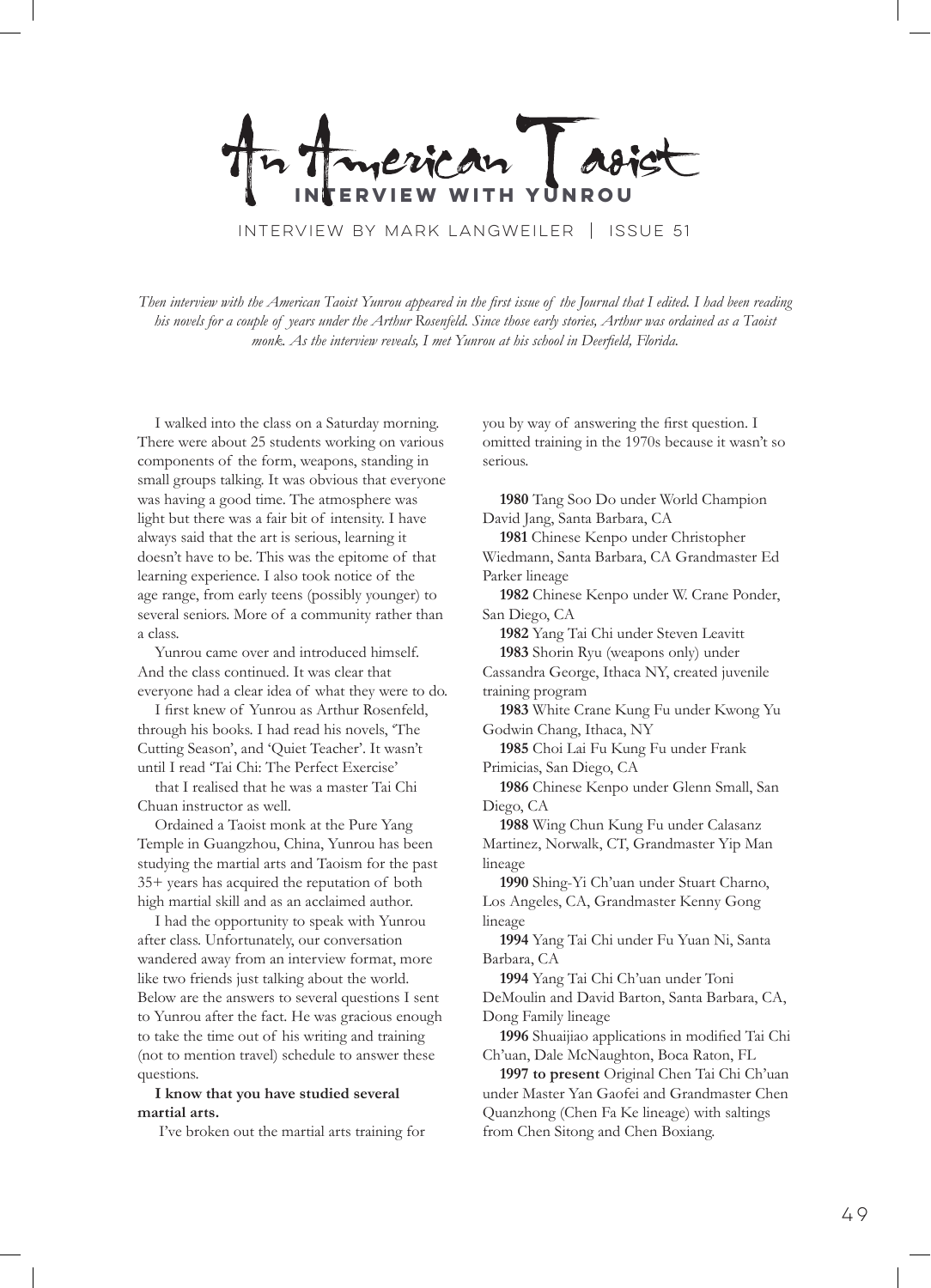## **Why that interest and how did you find tai chi?**

I don't suppose my start in the martial arts was so very different from so many other folks' in the sixties and seventies. I watched Bruce Lee and David Carradine on the big screen and on the little one, too, and was inspired. Perhaps one aspect of my interest that might be unusual is that I was more taken with the attitude of the blind monk in KUNG FU than I was with high kicks and screaming. Equanimity, peace, depth of thinking, understanding, and living was more compelling even to my child's mind at the time. Another reason I turned to training was the fact that my family included Holocaust survivors to whom I was very close. Hearing about the horrors of war while I was being held up, sometimes at knifepoint, at least twice a month in the violent and racially divided New York City of my youth led me to the notion that if I learned martial arts I could be the kind of person, the kind of man, who could not be forced to do anything against his will. Nonsense in the face of tactical nukes, political revolutions, SWAT teams, video, Internet, and audio surveillance, and Glocks in the glovebox, of course, but part of the fantasy that motivated me.

### **What was the trigger?**

I was on holiday in Quito, Ecuador, a stopover on the way to the Galapagos Islands. I met a pretty girl at my hotel and we went out to dinner. Afterwards, we were accosted on an empty street by a drunken policeman. He assaulted her and I hit him. The game that ensued was a blend between Midnight Express and Kafka. The net result was that I was incarcerated and abused, she was raped, and I had to bribe my way to freedom. Somewhere in that melee I made a deal with the Powers That Be that if I lived through those days I would learn how to hit a man so he stayed down. I made good on that avowal by enrolling in a Tang Soo Do class the moment I made it back to the US.

## **Do you remember what the first aspects of the art you learned? Was it strictly the form or was there something else?**

Those early years in Korean karate were mostly about loosening my hips, stretching my hamstrings, and learning how to hit the bag hard with a proper fist. My teacher was a superb athlete and was wont to jump over a line of guys in a flying sidekick. Very showy. He liked himself a lot. My training with him came

to a close when he deliberately stood on my knees and ripped my groin to "loosen me up". I am limited by the scar tissue there to this day. When it comes to tai chi, although I practiced for many years before meeting my Chen-Style teacher, Master Max Yan, it was only after I started training with him that things began to come together and make sense. I remain bewildered as to why he is still kind enough to tolerate me and ever grateful for his teaching and his friendship. I also very much appreciate the support and encouragement of my abbot at the Pure Yang (Chun Yang) Temple in Guangzhou, where I was ordained a Taoist monk some years ago.

## **How do you practice today? Is there anything in particular that you concentrate on?**

There is probably no finer practice than teaching, and teaching foundations to beginners most of all. I do an awful lot of that. Also, figuring out ways to convey complex ideas like silk reeling, fajing, and various versions of standing pole exercises helps me to understand these things more clearly myself. My own personal sessions unfold daily according to what I need. I focus on the traditional weapons in my own work and spend a lot of time with the Guan Gung Dao and the long (9 foot) spear. I also very much enjoy the physical challenges of leaping and low stances required by the Double Broadsword Shuan Dao form. Some days, of course, I just do quiet standing or work on some particular piece of qinna that I want to perfect. When I'm fortunate enough to have a high-level partner available, I drill applications in Pushing Hands and in combat.

# **Related to that, why Taoism? I know that you have undertaken a very serious study. How does it related to your tai chi practice?**

There is no tai chi without a deep understanding of the relationship between yin and yang; that dynamic ever-changing and evolving interplay between opposing forces is precisely what tai chi means. Tai chi is a way of life, an awareness of cycles, forces, and trends. Tai chi ch'uan, the martial art based upon these principles and skills, is no more or less than an exquisitely beautiful physical manifestation of Laozi's Taoist philosophy. Most of us won't have to use the arts to save our physical lives but we can and must use them to save our spiritual and emotional lives every day. Tai chi can make our intellectual experience of the world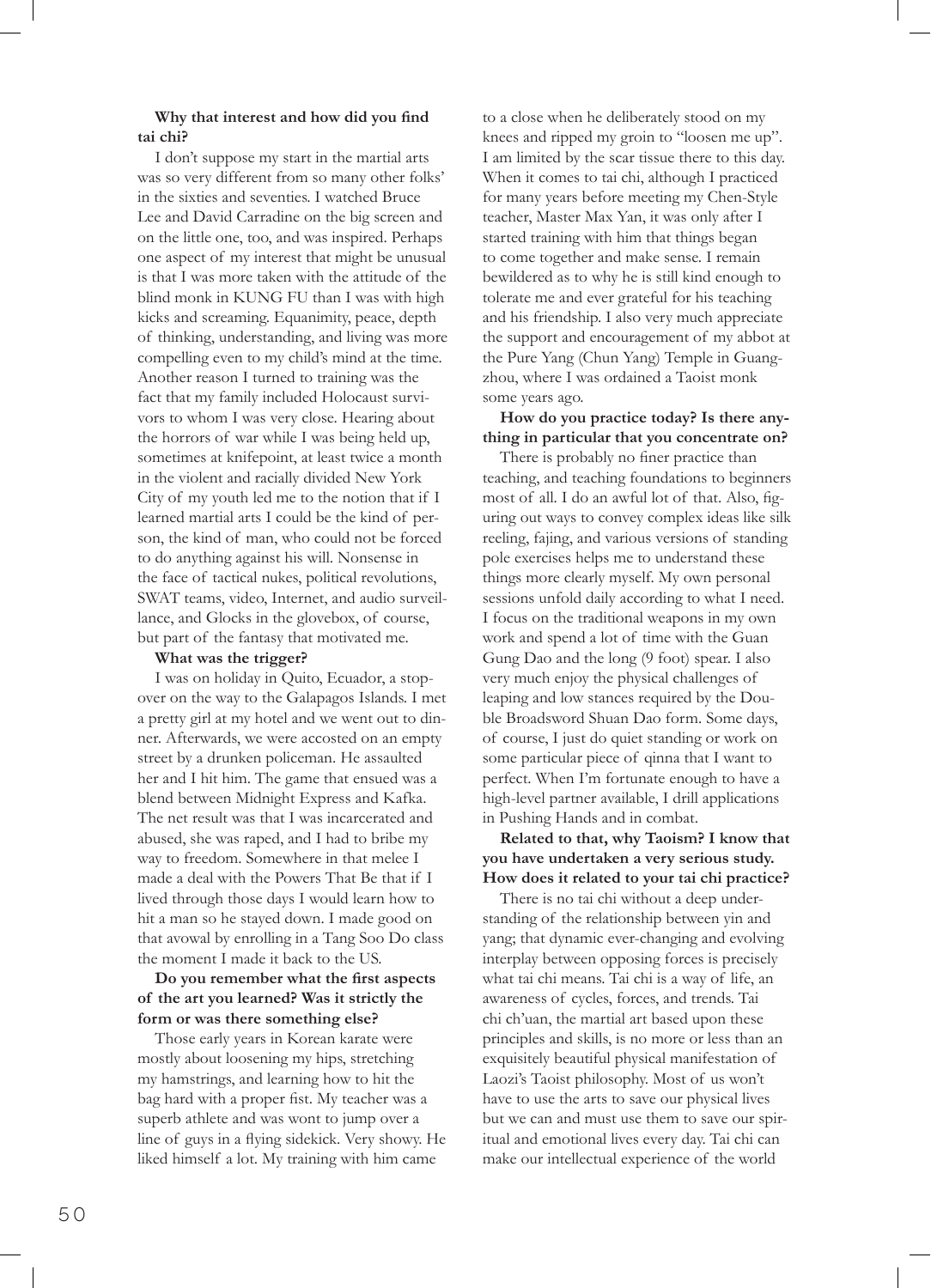

deeper as well. I was a Taoist from the age of 9 or 10, even started reading books in the Taoist Canon back then (along with some Japanese Zen material) despite having absolutely no idea what it all meant and never having heard the term Taoist. It is said that even in translation from the original song poem, the Tao Te Ching has a profound, almost magical effect upon readers and chanters. Perhaps there is qi in the very ideas, perhaps there is a rhythm to the words that transcends language, perhaps there is power in the visuals and examples that stirs the hearts and minds of women and men in a very particular way. Whatever the reason, when I discovered Taoism as an organized philosophy and religion (despite the very fact of its characteristic disorganization) I felt as an albatross at last come home to roost after flying for years over oceans. Everything from the deep and abiding regard for nature to the detailed analysis of human behavior, replete with foibles and traps, made (and continues to make) deep and perfect sense to me. It is a stunningly relevant way of looking at the world, practical, useful, and beautiful, too.

**What do you see (feel?) is the essence of tai chi?**

Relaxation, a wuji (balanced) mind, and the progression from philosophy to principle to applied technique.

**As for your teaching, I saw that the class was divided into differing levels but that the general feel was one of lightness with a great deal of laughter and banter. What is your 'philosophy' of teaching?**

You saw laughing? You saw banter? Let me know when and where so that I can snuff it out! Seriously, though, since relaxation is such a critical ingredient in tai chi success, the more welcoming and non-judgmental the study environment the better. Humor is an important ingredient in Taoist study. There is every record and evidence that the early Taoists were a Bacchanalian lot, reveling in the mountains between rounds of practice and meditation. Ch'uang Tzu, perhaps the most greatly-loved Taoist teacher is certainly a humorist. Laughing and humor help us relax. If people don't feel competitive one with the other and if they don't feel pressured to achieve, their mind and body relax and the ideas pour in through the training and help us to follow Laozi's exhortation to "be like water". We drink tea together, enjoy snacks, and usually have music playing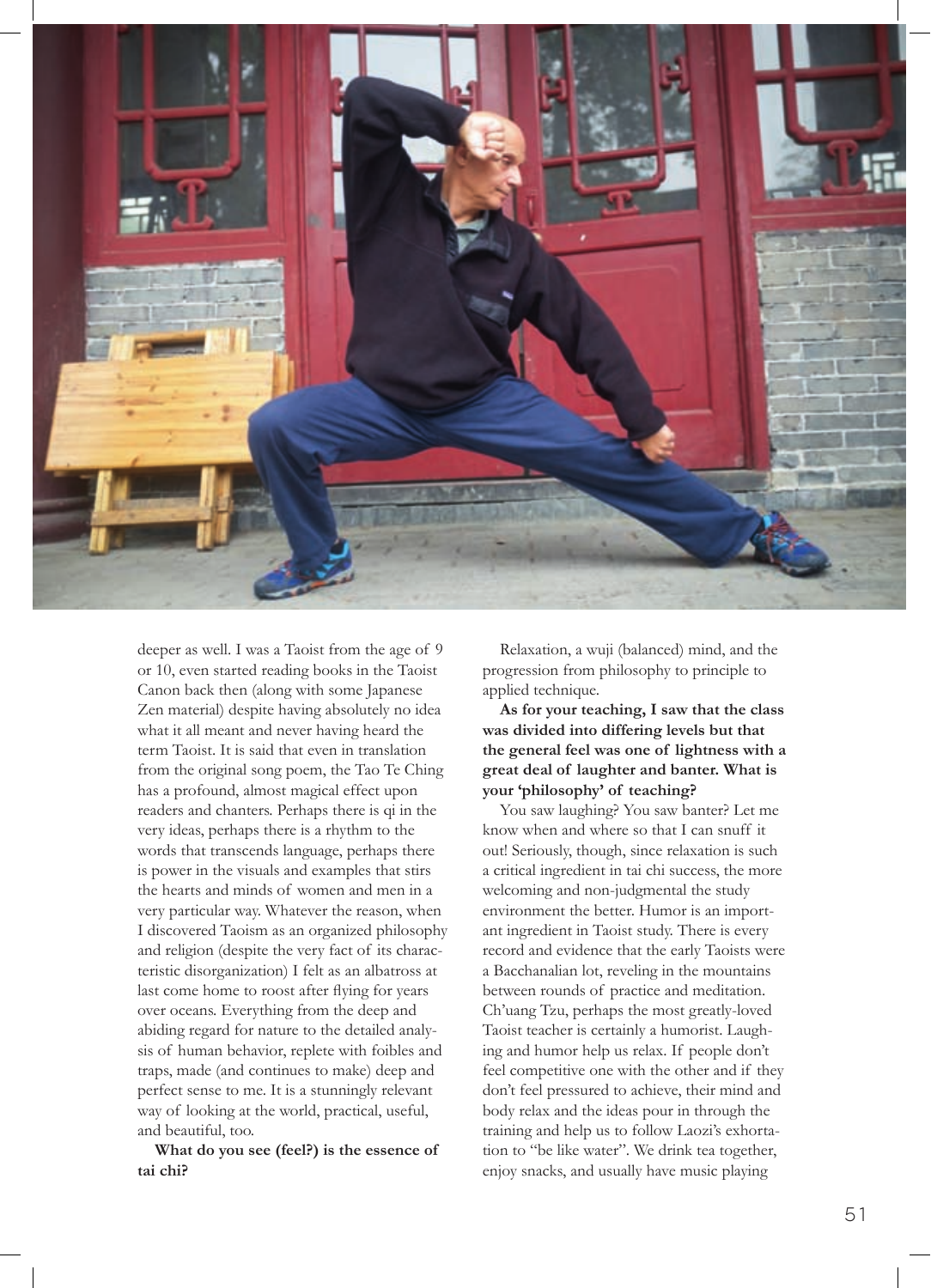

in the background unless I'm giving a Taoist "chat". I also read poetry from the Chinese wilderness tradition, mostly Tang dynasty, at the close of every class. In my experience, highly regimented classes, rife with ego and with a lot of bowing and scraping lead to stiff minds and stiff bodies, too. The essence of taoism is organicity and the essence of taiji class is, too. My grandmaster, Chen Quanzhong, once told me that the more balletic tai chi looks, the worse it is; the more organic and home-grown,

conversely, the higher the level of accomplishment. This doesn't mean sloppy, of course, but it does say something about softness and the individual practitioner needing to make their art their own over time. I run my classes like a family gathering but without the usual squabbling. It's a community, and I believe the students enjoy each other's company and look forward to our meetings.

**Speaking of teaching, do you see any common misconceptions that may hinder students students learning?**

Teaching and learning tai chi is a real challenge in America these days. We live in a culture of speed and greed on this side of "the pond" and of instant gratification and outlandish promises, too. Promises of losing 20 pounds in a week on a diet of grapefruits, assurances of profits of 80% in two months, and claims that we can learn real life skills through video games and get smarter from pills exemplify the

type of nonsense that surrounds us in relentless multi-media messages, sales pitches, news stories, and pop culture. Unlike such hollow promises, tai chi really does have the potential to be profoundly transformative on an individual level, one student after another. It comes from a different time and a different culture, though. Even in China these days it is difficult to find training that has not been tainted by the "I want demonstrable results yesterday" men-